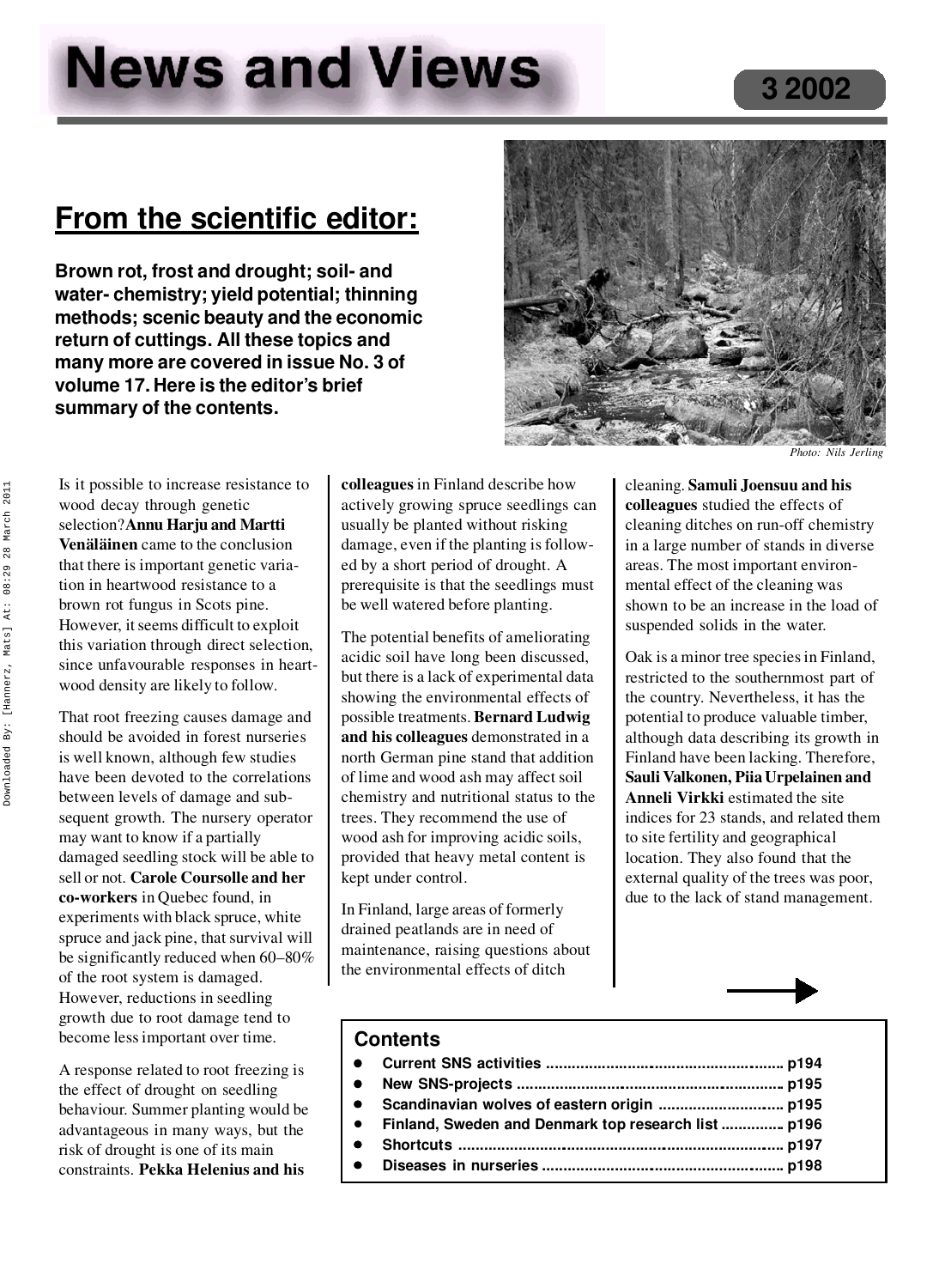Precommercial thinning is a well established procedure in Scandinavian forestry. The conventional method is to cut off all stems not considered "main stems". However, the method is costly, and alternatives are being sought. **Anders Karlsson and his co workers** at SLU in Umeå evaluate whether point cleaning would be an effective alternative. They found that it may be, but a complementary cleaning operation is usually necessary.

become much more complex if the effects of thinnings are considered. And, if the number, timing and intensity of thinnings are to be optimised against length of rotation period, and for different economic parameters, tree species and site indices, then the problems start to seem insoluble. But, **Kari Hyytiäinen and Olli Tahvonen** have tackled these complications, and present solutions relevant for Finnish forestry. They also give examples showing how the officially recommended thinning regimes lead to economic imperfections.

## Current SNS activities

| <b>Ongoing projects</b>                                                                                                                                                                                                                                                                                                                                                                                                                                                                                                                                                                                               | <b>Networking activities</b>                                                                                                                                                                                                                                                                                                                                                                                                                                                                                                                                                                                                              | Board members in spring                                                                                                                                                                                                                                                                                                                                                                                                                                                                                                                                                                       |
|-----------------------------------------------------------------------------------------------------------------------------------------------------------------------------------------------------------------------------------------------------------------------------------------------------------------------------------------------------------------------------------------------------------------------------------------------------------------------------------------------------------------------------------------------------------------------------------------------------------------------|-------------------------------------------------------------------------------------------------------------------------------------------------------------------------------------------------------------------------------------------------------------------------------------------------------------------------------------------------------------------------------------------------------------------------------------------------------------------------------------------------------------------------------------------------------------------------------------------------------------------------------------------|-----------------------------------------------------------------------------------------------------------------------------------------------------------------------------------------------------------------------------------------------------------------------------------------------------------------------------------------------------------------------------------------------------------------------------------------------------------------------------------------------------------------------------------------------------------------------------------------------|
| financed by SNS                                                                                                                                                                                                                                                                                                                                                                                                                                                                                                                                                                                                       | supported by SNS in 2002                                                                                                                                                                                                                                                                                                                                                                                                                                                                                                                                                                                                                  | 2002                                                                                                                                                                                                                                                                                                                                                                                                                                                                                                                                                                                          |
| Projects started in 2000:<br>• Urban forestry in the Nordic<br>countries (described in N&V 15.2).<br>• Genetic variation and mechanisms<br>of root-rot resistance in Norway<br>spruce (described in N&V 15.2).<br>Projects started in 2001:<br>• New and efficient pre-commercial<br>thinning - integrating biology,<br>technology and economy (described<br>in N&V 16.3).<br>• Removal of nutrients with biomass<br>in Norway spruce stands (described<br>in N&V 16.2).<br><b>Projects started in 2002:</b><br>• Development of fibre-based<br>composite materials (see next page)<br>• Role of fine roots in carbon | • A Nordic group for the conservation<br>of genetic resources in trees<br>• A meeting related to the project<br>"Effect of growth, age and genotype<br>on the fibre characteristics of aspen<br>and hybrid aspen"<br>• A Scandinavian Society of Forest<br>Economics conference<br>• A workshop for evaluation of data<br>from intensively monitored permanent<br>plots<br>$\bullet$ A network for the conservation of<br>biodiversity in managed forests<br>• A meeting on silviculture of birch<br>stands for various goals<br>• Development of a Nordic database<br>on forest damage<br>• A Nordic meeting on forest yield<br>research | Chairman: Olav Hepsø<br>Denmark: Niels Elers Koch and<br>Agnete Thomsen, deputy member<br><b>Gustav Berner</b><br>Finland: Kari Mielikäinen and Liisa<br>Saarenmaa, deputy members Kim von<br>Weissenberg and Eeva Hellström<br>Iceland: Jón Loftsson and Aðalsteinn<br>Sigurgeirsson<br>Norway: Olav Hepsø and Liv Marit<br>Strupstad, deputy members Berit<br>Hauger Lindstad and Berit Sanness<br>Sweden: Lisa Sennerby-Forsse and<br>Håkan Wirtén, deputy members Barbro<br>Wåger and Stefan Wirtén.<br>Åland: Mikael Sandvik (observer)<br>Faroe Islands: Tróndur Leivsson<br>(observer) |
| dynamics (see next page)                                                                                                                                                                                                                                                                                                                                                                                                                                                                                                                                                                                              | • A workshop for staff at forest                                                                                                                                                                                                                                                                                                                                                                                                                                                                                                                                                                                                          | The Nordic Forest Research Co-                                                                                                                                                                                                                                                                                                                                                                                                                                                                                                                                                                |
| • Control of apical growth cessation                                                                                                                                                                                                                                                                                                                                                                                                                                                                                                                                                                                  | research institutes involved in                                                                                                                                                                                                                                                                                                                                                                                                                                                                                                                                                                                                           | operation Committee ("SNS") is                                                                                                                                                                                                                                                                                                                                                                                                                                                                                                                                                                |
| and cambial activity. Coordinator                                                                                                                                                                                                                                                                                                                                                                                                                                                                                                                                                                                     | communication                                                                                                                                                                                                                                                                                                                                                                                                                                                                                                                                                                                                                             | financed by the Nordic Council of                                                                                                                                                                                                                                                                                                                                                                                                                                                                                                                                                             |
| Rishikesh P. Bhalerao.                                                                                                                                                                                                                                                                                                                                                                                                                                                                                                                                                                                                | • A seminar on "Models in forest"                                                                                                                                                                                                                                                                                                                                                                                                                                                                                                                                                                                                         | Ministers. SNS promotes research into                                                                                                                                                                                                                                                                                                                                                                                                                                                                                                                                                         |
| • Plant protection by beneficial soil                                                                                                                                                                                                                                                                                                                                                                                                                                                                                                                                                                                 | analyses and planning systems"                                                                                                                                                                                                                                                                                                                                                                                                                                                                                                                                                                                                            | diverse aspects of sustainable forestry,                                                                                                                                                                                                                                                                                                                                                                                                                                                                                                                                                      |
| organisms. Coordinator Gudmundur                                                                                                                                                                                                                                                                                                                                                                                                                                                                                                                                                                                      | • A Nordic-Baltic forest pathology                                                                                                                                                                                                                                                                                                                                                                                                                                                                                                                                                                                                        | through research, communication of                                                                                                                                                                                                                                                                                                                                                                                                                                                                                                                                                            |
| Halldorsson                                                                                                                                                                                                                                                                                                                                                                                                                                                                                                                                                                                                           | meeting.                                                                                                                                                                                                                                                                                                                                                                                                                                                                                                                                                                                                                                  | relevant findings etc.                                                                                                                                                                                                                                                                                                                                                                                                                                                                                                                                                                        |

Precommercial thinning was only one of many types of cutting that **Harri Silvennoine, Timo Pukkala and Liisa Tahvanainen** analysed with respect to their visual effects. They found that people generally dislike clearcuttings, while thinnings are usually thought to improve the beauty of a stand. They also evaluated two different methods to study people's preferences, both of

which gave similar results.

Much economic research in forestry has been devoted to optimising rotation periods. The calculations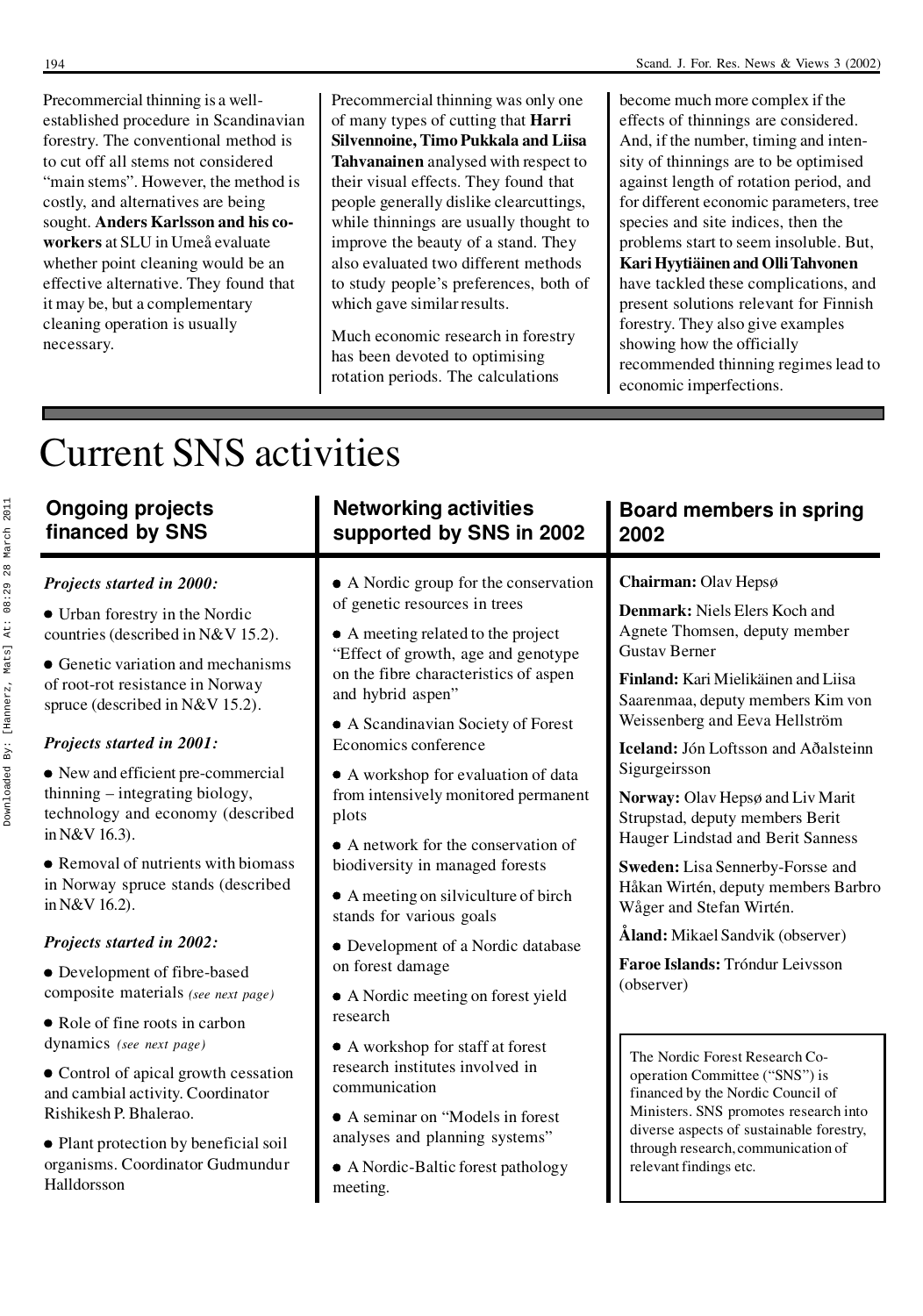### **New SNS Project 1:** Composites based on wood fibre

The goal of a new SNS-supported project is to develop novel materials based on wood fibres. Composites based on cellulose fibres may potentially have better mechanical properties than glass fibre composites. Besides, natural fibres are more environmentally sound, since they are based on renewable resources. The project will use new technology to describe the characteristics of fibres, to develop chemical treatments for modifying fibre surfaces, to design

suitable polymer matrices, and to improve mechanical properties of composites by enhancing fibre architecture and manufacturing processes. Later, micro-mechanical modelling will be used to optimise the choice of materials to maximise their mechanical properties.

*The project is a cooperation between researchers in Denmark, Sweden and Finland. Coordinator: Kristofer Gamstedt. kristofer.gamstedt@risoe.dk*



*Wood fibres. A source for new products. Photo: Joanna Hornatowska, STFI.*

### **New SNS Project 2:** Carbon allocation in fine roots

There is a wide consensus that fine roots play an important role in the carbon dynamics of forest soils, but little is known about their quantitative contribution to the carbon budgets. Our knowledge of the role of fine roots in carbon inputs to the soil during decomposition is especially poor. Today, uncertainties about the role of fine roots constitute a weak link in process-based models of carbon dynamics in whole plants and ecosystems.

This was the background to a new 3-year project with partners in Finland, Estonia and Sweden. The partners will perform research in their home countries to determine carbon allocation patterns in fine root production. Further goals will be to produce reliable estimates of carbon inputs into forest soils via the decomposition of fine roots, and carbon outputs from forest soil through root and soil respiration.

*Contact: Heljä-Sisko Helmisaari, Finnish Forest Research Centre, Vantaa Research Centre. Helja-Sisko.Helmisaari@metla.fi*



### **Shortcuts** Scandinavian wolves have eastern origin

The wolves living in Sweden and Norway today are genetically related to wolves in Finland, a few immigrant wolves seem to have been the ancestors of all the wolves in Scandinavia. These are the main conclusions of genetic analyses conducted over several years at the Department of Evolutionary Biology, Uppsala University, under the guidance of Professor Hans Ellegren.

The wolf was almost extinct in Norway and Sweden for many decades when, surprisingly, some wolves were observed in the deep forests of central Sweden (Värmland) in the early 1980s. Since then, the wolf population has increased to a hundred individuals. The genetic analyses show that most of the wolves may be traced back to a single pair in the early 1980s. Since then, at least one more wolf has

immigrated and added new genetic material to the population.

DNA-analyses of wolf specimens in museums also show that the wolves of today are genetically different from the wolves living in Scandinavia during the  $19<sup>th</sup>$  century. But, the old wolves were also occasionally visited, and mated, by their relatives from Finland and Russia.

*Source: www.ebc.uu.se/evbiol/*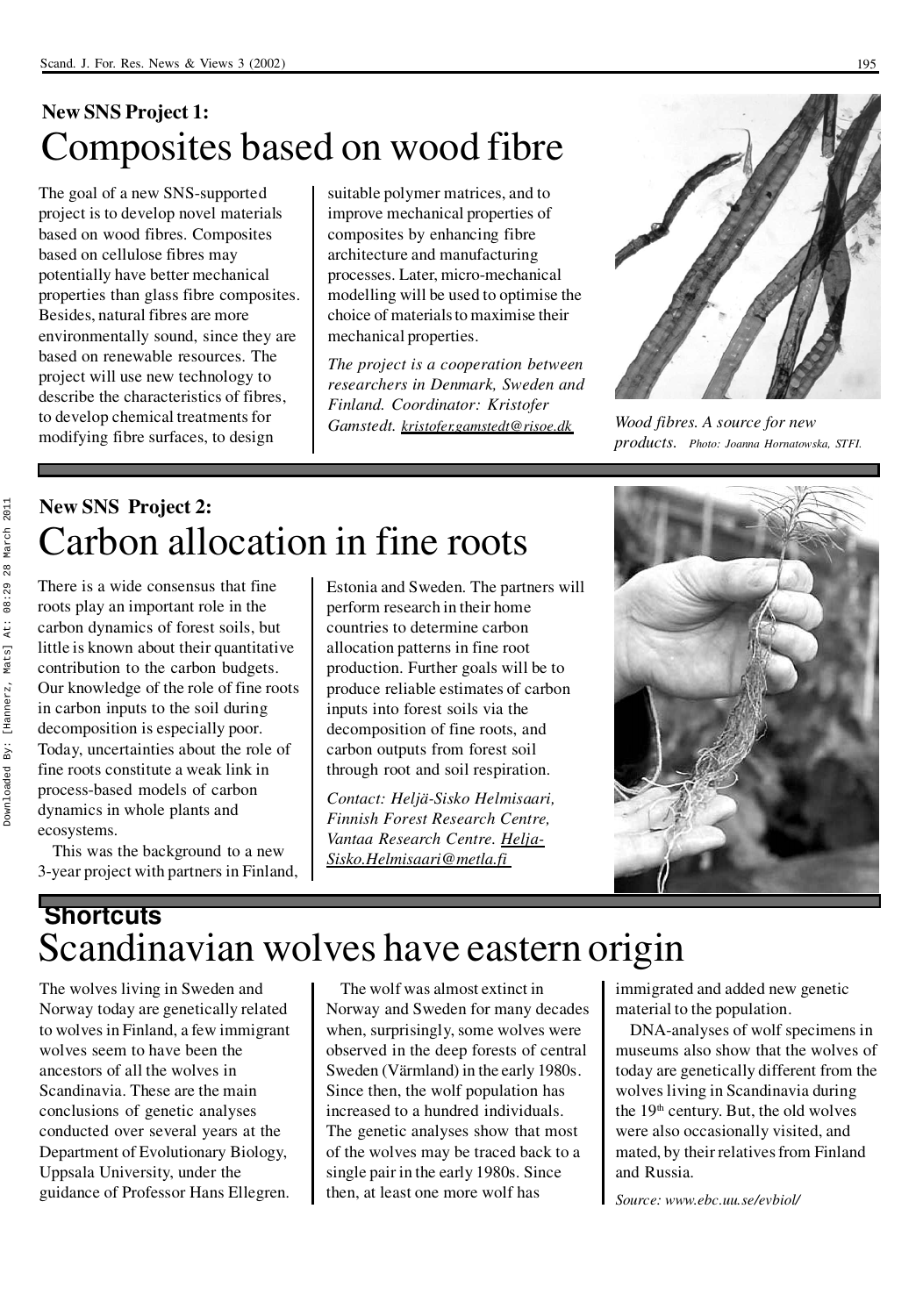## **EU-report on research:** Finland, Sweden and Denmark ranked top

**Finland, Sweden and Denmark rank highest among EU countries for most statistics describing research resources and effectiveness. They have a higher proportion of research ers in the total workforce, higher proportions of new PhDs, more research expenditure per unit GDP, more patents per person and more publications per inhabitant than EU averages. However, Sweden and Denmark lag behind in governmental research funding.**

#### **Benchmarking**

A new EC-report presents indicators for benchmarking national research policies. Benchmarking in this context doesn't mean merely comparison of statistics, it is inteded to provide means to improve policies and practices. The first step is to compare a set of indicators, the second is to exploit knowledge gained from the comparisons to optimise national policies. The ultimate goal is, of course, to increase the competitive ness of the EU in the world market by improving its research. Comparisons are therefore also made with Japan and the US.

#### **Highest ratios of researchers**

First, the report compares human resources in research and develop ment (R&D). Finland and Sweden, together with Japan and the US, are found at the top of the list. Below them come a group with above EU-average levels, led by Denmark. The rate of increase in the total number of researchers is highest in Finland and Ireland.

Sweden and Finland, followed by Germany and France, have the highest proportion of new PhDs (as a share of the total 25–34 years age-group). Denmark is also above the EU average in this respect.

**Total research expenditure**

#### **High research expenditures, but government pays less**

The total research expenditures (public and private) were higher in the US and Japan than in the EU as a whole, but even more money, in relation to GDP, was put into research by Finland and Sweden. Finland is also increasing its research funding most of all the EU countries. Industry-financed research seems to be important in the Nordic countries. The share of industrial output ploughed back into research is highest in Sweden and Finland, followed by Germany and Denmark. On the other hand, the government budget allocated to research is lower in the Nordic countries. Finland is the only Nordic country above the EU average in these terms. In contrast, the amount of money put into research by the Swedish government actually fell over the last five years. In fact the Swedish reduction was by far the largest in the EU, while governmental funding increased in the EU on average. The report considers reasons for this decline.

**Share of governmental bud-**

## Downloaded By: [Hannerz, Mats] At: 08:29 28 March 201128 March  $08:29$ Mats] At: [Hannerz, Downloaded By:

2011

#### **Total number of researchers per 1,000 workforce**

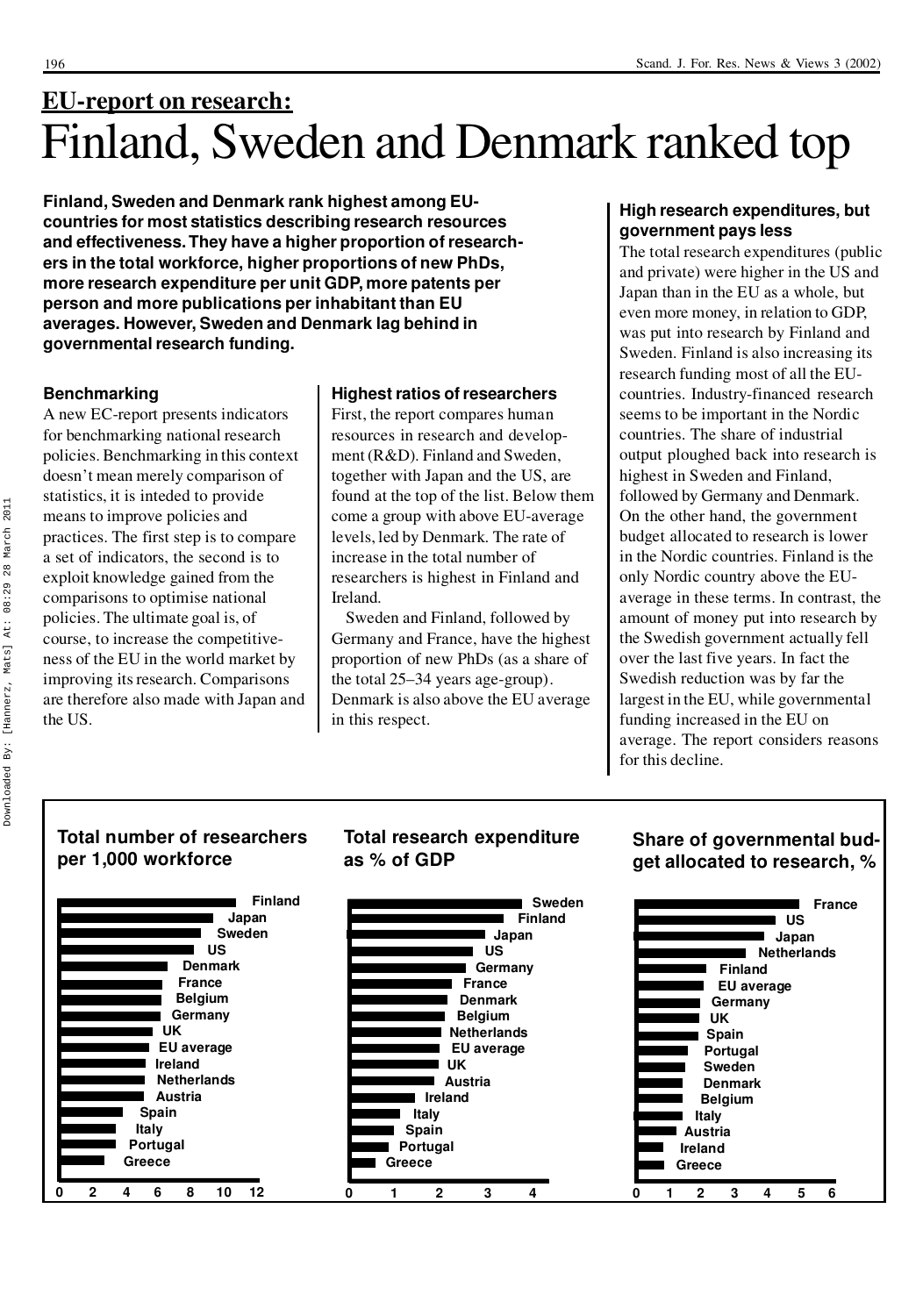#### **Most patents and publications**

The report also compares scientific and technological productivity, in terms of number of patents per capita. Sweden and Finland are at the top of the European patent lists. Among EU countries, Sweden also generates most US patents, followed by Germany, Luxembourg and Finland. Sweden, Denmark and Finland are also top in terms of scientific publications per capita, far ahead of the US, Japan and the EU average. Furthermore, the Nordic countries receive high values for publication quality, since Denmark and Sweden, with Finland not far behind, produce the highest number of "highly cited" publications per million population.

#### **Low labour productivity**

Figures related to many other factors in the report are also considered in the report, such as the share of Small and Medium Sized Enterprises in the R&D, the role of innovative firms, venture capital, etc. However, these descriptive statistics do not describe the

impact of the research on economic competitiveness. One criterion used in the report is labour productivity, measured as GDP per work hour. Surprisingly, both Finland and Sweden have lower productivity than the EU average, while Denmark is slightly above average.

#### **New questions posed**

Description of EU research by the criteria listed above is only a first step in the benchmarking process. What follows is an analysis of contributory factors affecting the various results. From a Nordic viewpoint, many interesting questions are raised by the report. How did Finland and Sweden achieve such high proportions of researchers, and what national policies enabled Finland to increase its research force? What factors lie behind some countries rapid increase in number of researchers? What good practices explain the strong performance of Sweden in producing doctoral graduates? What are the reasons for, and what policies explain, the decline of the governmental R&D

budget in Sweden, which was already relatively low? Why is it that the strong R&D investment in Finland and Sweden has a relatively low impact on labour productivity?

*Source: European Commission: Towards a European Research Area – Key Figures 2001 – Special edition: Indicators for benchmarking of national research policies. Luxembourg. ISBN 92-894-1183-X.*

#### **No. of scientific publications per million population**



#### **Shortcuts**

#### **IUFRO's new image**

The International Union of Forest Research Organizations (IUFRO) is continuously being modernized. A step reflecting recent changes was taken last year, when the word "forestry" in the name was changed to "forest". From this year, the organisation also has a new logo, which is aimed to better reflect the values and mission of the IUFRO. The former logo, known as the "sky rocket", has been in use since 1969.



#### **Poplars clear soil of cyanide**

In Denmark, poplars have been planted to clear soil contaminated with cyanide. Cyanides were a by product from gas-production, and cyanide residues have been found in the drinking water near the old gasworks. The soil had even turned blue because of the cyanide. The poplars are efficient in taking up cyanides, especially a crossbreed called OP42.



#### **New European forestry journal**

Scandinavian Journal of Forest Research welcomes a new competitor. Silva Balcanica is the name of a new journal published by the Scientific Council of the Forest Research Institute at the Bulgarian Academy of Sciences. The journal welcomes papers on all aspects of forestry science, especially those focusing on forestry problems on the Balkan peninsula as a whole and Central and Eastern Europe. Editor-in-Chief is Prof. Ivan Raev, who can be contacted at forestin@bulnet.bg